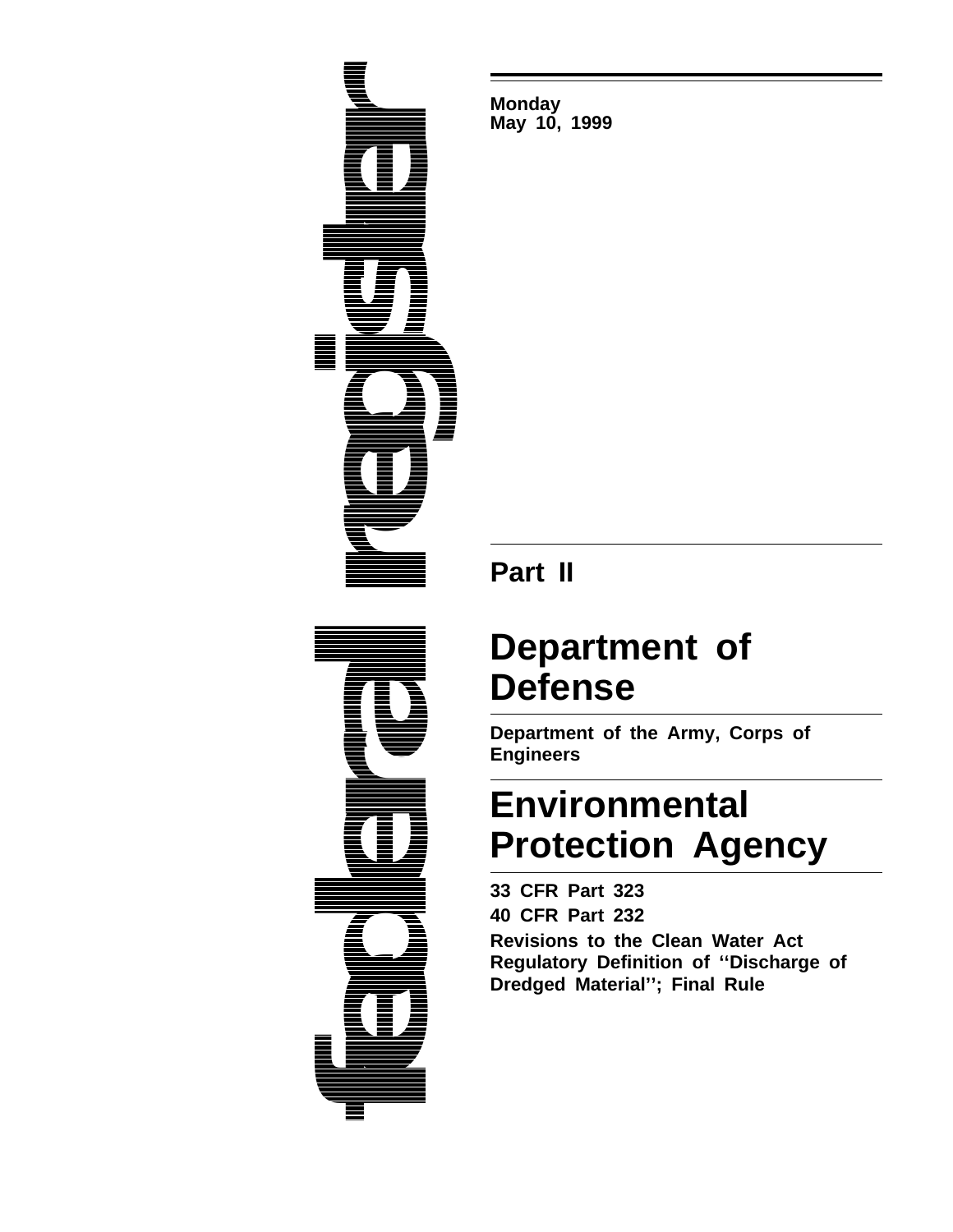# **DEPARTMENT OF DEFENSE**

**Department of the Army, Corps of Engineers**

**33 CFR Part 323**

# **ENVIRONMENTAL PROTECTION AGENCY**

## **40 CFR Part 232**

**[FRL–6338–9]**

# **Revisions to the Clean Water Act Regulatory Definition of ''Discharge of Dredged Material''**

**AGENCIES:** U.S. Army Corps of Engineers, Department of the Army, DOD; and Environmental Protection Agency.

**ACTION:** Final rule.

**SUMMARY:** The U.S. Army Corps of Engineers (Corps) and the Environmental Protection Agency (EPA) are promulgating a final rule amending a Clean Water Act (CWA) section 404

regulation that defines the term 'discharge of dredged material.'' This action conforms that definition to the results of a lawsuit holding that by asserting jurisdiction over any redeposit of dredged material, including incidental fallback, the Agencies had exceeded our statutory authority under the CWA. Today's action is intended to comply with the injunction issued by the district court in that case. Today's rule responds to the court decision by deleting language from the regulation that was held to exceed our CWA statutory authority and by adding clarifying language.

# **EFFECTIVE DATE:** May 10, 1999.

**FOR FURTHER INFORMATION CONTACT:** For information on the final rule, contact Mr. John Lishman of EPA at (202) 260– 9180 or Mr. Mike Smith or Mr. Sam Collinson of the Corps at (202) 761– 0199. For questions on project-specific activities, contact your local Corps District office. Addresses and telephone numbers for Corps District offices can be obtained from the Corps Regulatory

Homepage at http:// www.usace.army.mil/inet/functions/ cw/cecwo/reg/district.htm. If you do not have access to the Internet, telephone numbers for Corps District offices can be obtained by calling the National Wetlands hotline at 800–832–7828.

# **SUPPLEMENTARY INFORMATION:**

#### **I. Background**

# *A. Potentially Affected Entities*

Persons or entities engaged in discharging dredged material to waters of the US could be affected by today's rule. Today's rule addresses the regulatory definition of ''discharge of dredged material,'' a term which is important in determining what types of activities do or do not require a CWA section 404 permit. As described further below, today's action does not increase regulatory burdens, but rather conforms the language in our section 404 regulations to the outcome of a lawsuit challenging the regulatory definition. Examples of entities that might potentially be affected include:

| Category | Examples of potentially affected entities                                                                 |
|----------|-----------------------------------------------------------------------------------------------------------|
|          | State/tribal agencies or instrumentalities that discharge dredged mate-<br>rial to waters of the U.S.     |
|          | Local governments or instrumentalities that discharge dredged material<br>to waters of the U.S.           |
|          | Industrial, commercial, or agricultural entities that discharge dredged<br>material to waters of the U.S. |
|          | Land developers and landowners that discharge dredged material to<br>waters of the U.S.                   |

This table is not intended to be exhaustive, but rather provides a guide for readers regarding entities that are likely to carry out activities affected by this action. This table lists the types of entities that the Agencies are now aware of that carry out activities potentially affected by this action. Other types of entities not listed in the table could also perform activities that are affected. To determine whether your organization or its activities are affected by this action, you should carefully examine the preamble discussion in section II of today's final rule. If you still have questions regarding the applicability of this action to a particular activity, consult the Corps District offices as listed in the preceding **FOR FURTHER INFORMATION CONTACT** section.

# *B. Tulloch Rule and Related Litigation*

Section 404 of the Act authorizes the Corps (or a State with an authorized permitting program) to issue permits for the discharge of dredged or fill material into waters of the United States. On August 25, 1993 (58 FR 45008), we

issued a regulation (the ''Tulloch rule'') defining the term ''discharge of dredged material'' as:

Any addition of dredged material into, including any redeposit within, the waters of the United States. The term includes, but is not limited to the following: \* \* \* any addition, including any redeposit, of dredged material, including excavated material, into waters of the United States which is incidental to any activity, including mechanized landclearing, ditching, channelization, or other excavation.

#### 33 CFR 323.2(d)(1); 40 CFR 232.2.

The American Mining Congress and several other trade associations challenged this regulation. On January 23, 1997, the U.S. District Court for the District of Columbia ruled that the regulation exceeded our authority under the CWA because it impermissibly regulated ''incidental fallback'' of dredged material.<sup>1</sup> The court concluded that incidental fallback is not subject to the CWA as an ''addition'' of pollutants,

and declared the rule ''invalid and set aside.'' The Court also enjoined us from applying or enforcing the regulation. The government appealed the court's ruling and, on June 19, 1998, the U.S. Court of Appeals for the District of Columbia Circuit affirmed the district court's decision.2 *American Mining Congress* v. *United States Army Corps of Engineers,* 951 F.Supp. 267 (D.D.C. 1997); *aff'd sub nom, National Mining Association* v. *United States Army Corps of Engineers,* 145 F.3d 1339 (D.C. Cir. 1998) (''*NMA*'').

## **II. Today's Rule**

Today's rule modifies our definition of ''discharge of dredged material'' in order to respond to the Court of Appeals' holding in *NMA,* and is intended to comply with the district court's injunction. The D.C. Circuit

<sup>1</sup> Incidental fallback results in the return of dredged material virtually to the spot from which it came. *See, NMA,* 145 F.3d at 1403.

<sup>2</sup>The *NMA* decision did not address the definition of ''discharge of fill material'' (33 CFR 323.2(f); 40 CFR 232.2), and thus did not affect the regulation of discharges of fill material, nor are the Agencies altering that definition in today's rulemaking.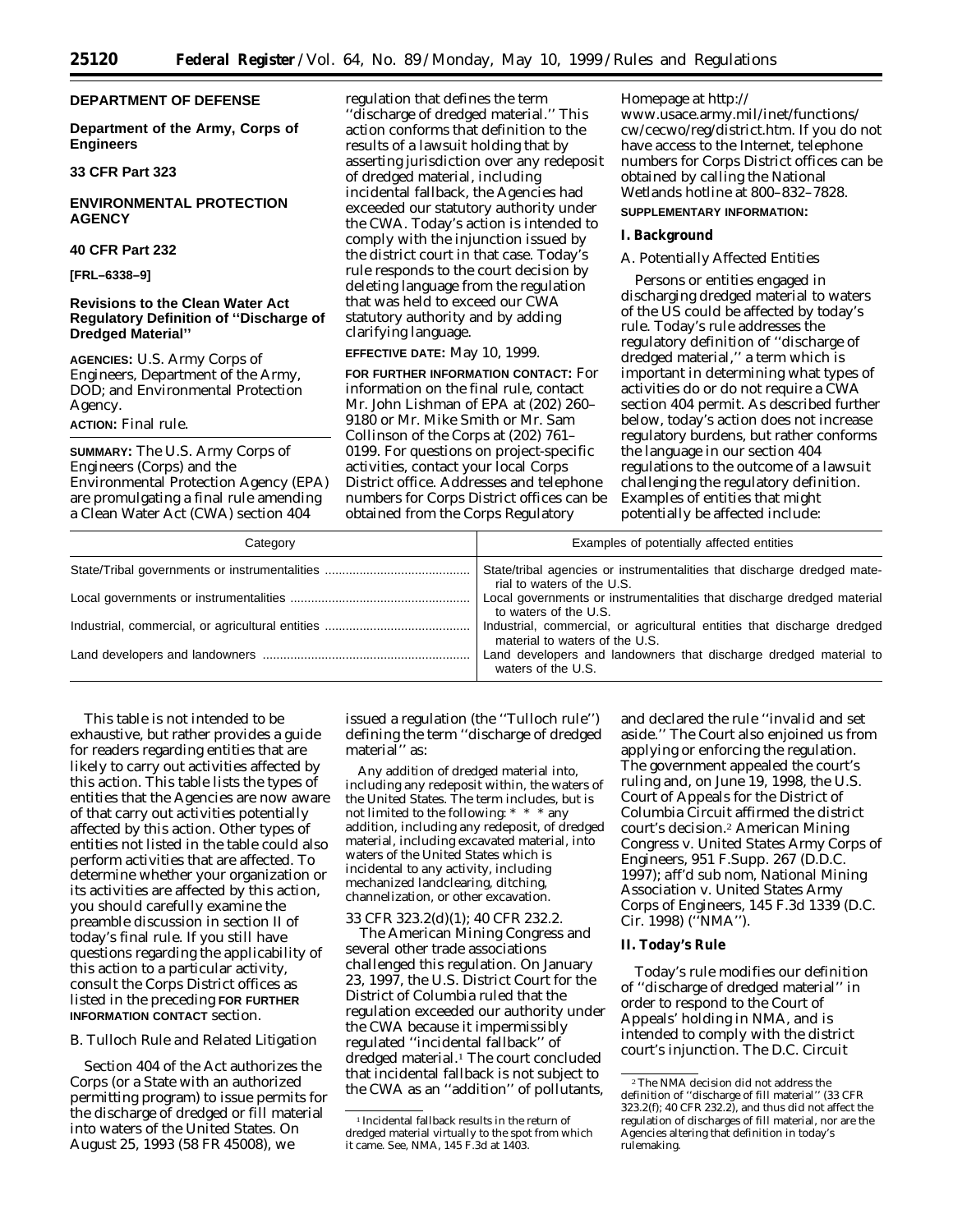found that the Tulloch rule changed the prior regulatory regime by regulating incidental fallback for the first time. 145 F.3d at 1402. The court found that the rule accomplished this result by defining ''discharge'' to include ''any redeposit'' of dredged material. *See,* 145 F.3d at 1403 (''It is undisputed that by requiring a permit for '*any* redeposit' the Tulloch rule covers incidental fallback'') (emphasis in original) (citation omitted). The court concluded that incidental fallback is not an ''addition'' of a pollutant, and that, therefore, our assertion of authority to regulate *any* redeposit of dredged material exceeded our statutory authority. 145 F.3d at 1405 (''We hold only that by asserting jurisdiction over 'any redeposit, including incidental fallback, the Tulloch rule outruns the Corps's statutory authority'') (emphasis in original). To conform our regulation to this holding we have made two modifications to the rule. First, today's rule deletes use of the word ''any'' as a modifier of the term "redeposit. Second, today's rule expressly excludes ''incidental fallback'' from the definition of ''discharge of dredged material.''

Today's rule does not alter the wellsettled doctrine, recognized in *NMA,* that some redeposits of dredged material in waters of the United States constitute a discharge of dredged material and therefore require a section 404 permit. *See* 145 F.3d at 1405 (''But we do not hold that the Corps may not legally regulate some forms of redeposit under its section 404 permitting authority.''); 145 F.3d at 1405, n.6 (recognizing that ''a redeposit could be an addition to [a] new location and thus a discharge'').

Deciding when a particular redeposit is subject to CWA jurisdiction will require a case-by-case evaluation, based on the particular facts of each case. Judicial decisions have established, and the D.C. Circuit recognized in *NMA,* that redeposits associated with the following are subject to CWA jurisdiction: mechanized landclearing, redeposits at various distances from the point of removal (e.g., sidecasting), and removal of dirt and gravel from a streambed and its subsequent redeposit in the waterway after segregation of minerals. 145 F.3d at 1407. *See also, Avoyelles Sportsmen's League* v. *Marsh,* 715 F.2d 897 (5th Cir. 1983) (mechanized landclearing requires section 404 permit); *United States* v. *M.C.C. of Florida,* 772 F.2d 1501 (11th Cir. 1985), *vacated on other grounds,* 481 U.S. 1034 (1987), *readopted in relevant part on remand,* 848 F.2d 1133 (11th Cir. 1988) (redeposit of river bottom sediments on adjacent sea grass beds is an ''addition''); *Rybachek* v. *EPA,* 904 F.2d

1276 (9th Cir. 1990) (resuspension of materials by placer miners as part of gold extraction operations is an 'addition of a pollutant'' under the CWA subject to EPA's regulatory authority); *NMA,* 951 F.Supp. at 270 (''Sidecasting, which involves placing removed soil alongside a ditch, and sloppy disposal practices involving significant discharges into waters, have always been subject to section 404'').

Determining whether a particular redeposit constitutes incidental fallback and, under the court's decision is not subject to section 404, will also require evaluation on a case-by-case basis. The *NMA* decision indicates incidental fallback ''\* \* \* returns dredged material virtually to the spot from which it came.'' 145 F.3d at 1403. It also describes incidental fallback as occurring ''when redeposit takes place in substantially the same spot as the initial removal.'' 145 F.3d at 1401. Similarly, the district court described incidental fallback as ''the incidental soil movement from excavation, such as the soil that is disturbed when dirt is shoveled, or the back-spill that comes off a bucket and falls back into the same place from which it was removed.'' 951 F.Supp. at 270.

The court in *NMA* recognized that the CWA ''sets out no bright line between incidental fallback on the one hand and regulable redeposits on the other'' and that ''a reasoned attempt to draw such a line would merit considerable deference.'' 145 F.3d at 1405. We have not attempted to draw such a line here. Nor have we evaluated (as we did when promulgating the Tulloch rule) the complex legal, factual and policy questions associated with interpreting the reach of the CWA. Rather, we have promulgated today's rule to comply with the injunction issued in *NMA,* and as described below, will expeditiously undertake notice and comment rulemaking that will make a reasoned attempt to more clearly delineate the scope of CWA jurisdiction over redeposits of dredged material in waters of the U.S. In the interim, we will determine on a case-by-case basis whether a particular redeposit of dredged material in waters of the United States requires a section 404 permit, consistent with our CWA authorities and governing case law. Entities that are engaging, or intend to engage, in activities in waters of the U.S. that may result in a ''discharge of dredged material'' as that term is defined in today's final rule are hereby given notice that the agencies intend to regulate those activities that we find, based on the particular circumstances,

would result in an addition of pollutants to waters of the U.S.

# **III. Future Notice and Comment Rulemaking**

As explained in the preamble language accompanying the issuance of theTulloch rule (57 FR 26894 (June 16, 1992); 58 FR 45008 (August 25, 1993)), some small volume discharges associated with mechanized landclearing, ditching, channelization, or other excavation activities were not consistently subject to environmental review under the pre-Tulloch regulations even though waters of the U.S., including wetlands, were destroyed or degraded. By using specialized dredging and disposal techniques some developers sought to use a loophole in those regulations to convert wetlands without the need to obtain a CWA section 404 permit. The section 404 environmental review process is not aimed at preventing development, but instead is designed to avoid unacceptable adverse environmental impacts, and to the extent adverse impacts cannot be avoided, assure they are appropriately minimized or mitigated.

The Agencies are particularly concerned that, without further action to clarify the definition of ''discharge of dredged material,'' large-scale destruction of wetlands could occur, resulting in increased flooding or runoff and harm to neighboring property, pollution of streams and rivers, and loss of valuable habitat. Moreover, available information indicates that such losses are already occurring. Accordingly, the Agencies will expeditiously undertake additional notice and comment rulemaking in furtherance of the CWA's objective to ''restore and maintain the chemical, physical, and biological integrity of the Nation's waters.'' Additionally, the *NMA* court recognized that the CWA ''sets out no bright line between incidental fallback on the one hand and regulable redeposits on the other'' and that ''a reasoned attempt to draw such a line would merit considerable deference.'' (145 F.3d at 1405). Further rulemaking thus is appropriate not only to ensure that the Nation's wetlands and other waters of the U.S. will continue to receive the protection required by section 404 of the CWA, but also to enhance clarity, certainty, and consistency in determining what activities are subject to section 404 in light of the *NMA* decision.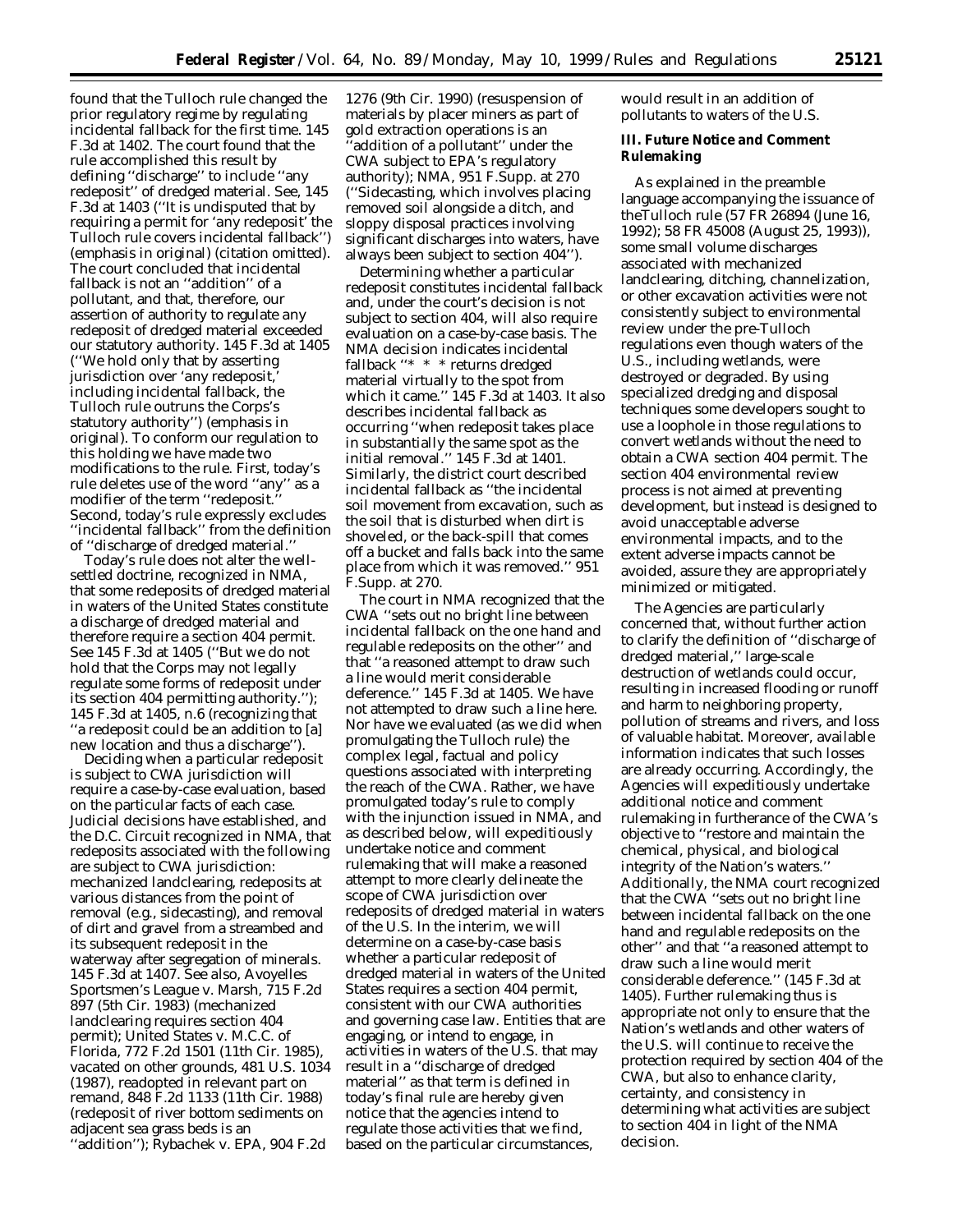# **IV. Related Statutes and Executive Orders**

#### *A. Findings Under 5 U.S.C. 553*

Under the Administrative Procedure Act (APA), 5 U.S.C. 553, agencies are required to publish a notice of proposed rulemaking and provide an opportunity for the public to comment on any substantive rulemaking action. Notice and comment is not required, however,

when the agency for good cause finds (and incorporates the finding and a brief statement of reasons therefore in the rules issued) that notice and public procedure thereon are impracticable, unnecessary, or contrary to the public interest.

#### 5 U.S.C. 553(b)(3)(B).

Today's rule merely conforms the language in our section 404 regulations to the current status of those regulations after the *NMA* case. The district court judgment, as affirmed by the D.C. Circuit, invalidated application of our regulation to incidental fallback and enjoined us from applying or enforcing the rule. By expressly excluding incidental fallback from the definition of ''discharge of dredged material,'' today's revisions conform the regulations to reflect the legal status quo in light of the *NMA* decision. Therefore, we find that solicitation of public comment is unnecessary.

Under 5 U.S.C. 553(d)(1) and (3), rules must be published at least 30 days prior to their effective date, except where the rule ''grants or recognizes an exemption or relieves a restriction,'' or where justified by the agency for ''good cause.'' Today's rule, in accordance with the *NMA* decision, removes the requirement for a section 404 permit for incidental fallback in waters of the U.S. Accordingly, today's rule is effective immediately.

#### *B. Paperwork Reduction Act*

The Paperwork Reduction Act, 44 U.S.C. 3501 *et seq.*, is intended to minimize the reporting and recordkeeping burden on the regulated community, as well as to minimize the cost of Federal information collection and dissemination. In general, the Act requires that information requests and record-keeping requirements affecting ten or more non-Federal respondents be approved by the Office of Management and Budget (OMB). The current OMB approval number for information requirements related to the CWA section 404 program is 0710–0003 (expires June 30, 2000). Today's rule merely conforms the definition of ''discharge of dredged material'' to reflect the ruling in the *NMA* case. It does not establish or modify any information reporting, or record-keeping requirements, and

therefore is not subject to the requirements of the Paperwork Reduction Act.

# *C. National Technology Transfer and Advancement Act*

Section 12(d) of the National Technology Transfer and Advancement Act of 1995 (''NTTAA''), Public Law 104–113, section 12(d) (15 U.S.C. 272 note) directs EPA to use voluntary consensus standards in its regulatory activities unless to do so would be inconsistent with applicable law or otherwise impractical. Voluntary consensus standards are technical standards (e.g., materials specifications, test methods, sampling procedures, and business practices) that are developed or adopted by voluntary consensus standards bodies. The NTTAA directs EPA to provide Congress, through OMB, explanations when the Agency decides not to use available and applicable voluntary consensus standards. Today's rule does not involve technical standards. Therefore, EPA did not consider the use of any voluntary consensus standards.

#### *D. Other Statutes and Executive Orders*

Today's rule does not establish any new requirements, mandates or procedures. As explained above, today's rule merely conforms the regulations' definition of ''discharge of dredged material'' to reflect the judicial decision in the *NMA* case. Because today's rule is a ''housekeeping'' measure undertaken to conform the regulatory language to that judicial determination, it does not result in any additional or new regulatory requirements. In fact, the judicial determination which it reflects has the practical effect of removing incidental fallback from coverage under the regulations. Accordingly, it has been determined that this rule is not a ''significant regulatory action'' under Executive Order 12866, and is therefore not subject to review by the Office of Management and Budget. In addition, this action does not impose any enforceable duty, contain any unfunded mandate, or impose any significant or unique impact on small governments as described in the Unfunded Mandates Reform Act of 1995 (Public Law 104–4). This rule also does not require prior consultation with State, local, and tribal government officials as specified by Executive Order 12875 (58 FR 58093, October 28, 1993) or Executive Order 13084 (63 FR 27655 (May 10, 1998), or involve special consideration of environmental justice related issues as required by Executive Order 12898 (59 FR 7629, February 16, 1994). Because this action is not subject to notice-and-

comment requirements under the APA or any other statute, and because it does not impose any requirements on small entities, it is not subject to the regulatory flexibility provisions of the Regulatory Flexibility Act (5 U.S.C. 601 *et seq.*). This rule is not subject to E.O. 13045 (62 FR 19885, April 23, 1997) because it is not economically significant as defined under E.O. 12866. Further, EPA interprets E.O. 13045 as applying only to those regulatory actions that are based on health or safety risks such that the analysis required under section 5–501 of the Order has the potential to influence the regulation. This rule is not subject to E.O. 13045 because it does not establish an environmental standard intended to mitigate health or safety risks.

The Congressional Review Act, 5 U.S.C. 801 *et seq.*, as added by the Small Business Regulatory Enforcement Fairness Act of 1996, generally provides that before a rule may take effect, the agency promulgating the rule must submit a rule report, which includes a copy of the rule, to each House of the Congress and to the Comptroller General of the United States. Section 808 allows the issuing agency to make a good cause finding that notice and public procedure is impracticable, unnecessary or contrary to the public interest. This determination must be supported by a brief statement. 5 U.S.C. 808(2). As stated previously, we have made such a good cause finding, including the reasons therefore, and established an effective date of May 10, 1999. We will submit a report containing this rule and other required information to the U.S. Senate, the U.S. House of Representatives, and the Comptroller General of the United States prior to publication of the rule in the **Federal Register**. This action is not a ''major rule'' as defined by 5 U.S.C. 804(2).

#### **List of Subjects**

# *33 CFR Part 323*

Navigation, Water Pollution Control, Waterways

#### *40 CFR Part 232*

Environmental protection, Wetlands, Water Pollution Control.